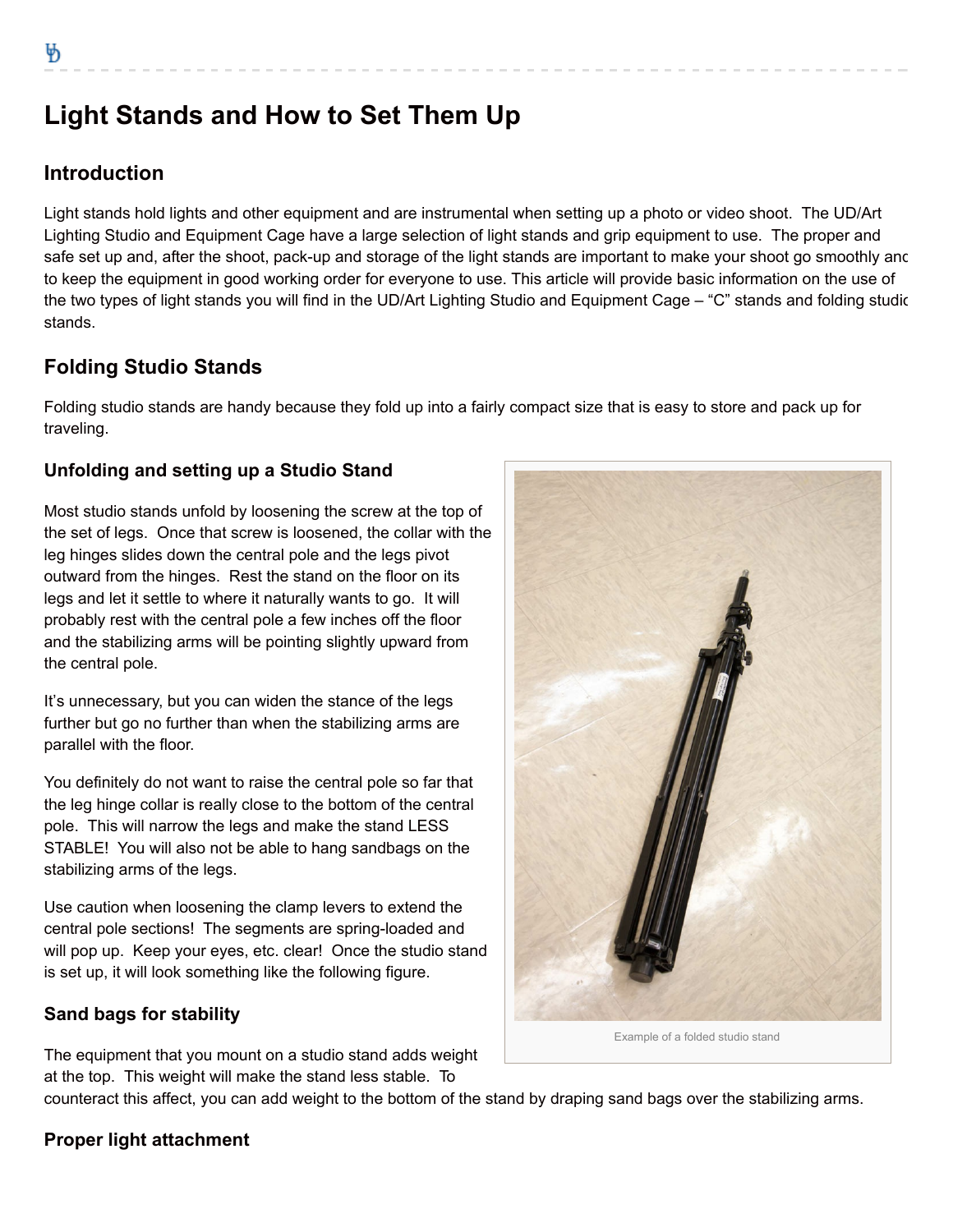Light stands in general have a mounting pin at the top of their central pole. This pin normally has a groove to help a light's clamp screw grab onto the pin. If the light's clamp screw is not loosened enough, the mounting socket will not be fully seated on the pin.

#### **Packing up the studio stand**

When you are finished with a studio stand, you pack it up by reversing the process of setting it up. You first should loosen up the central pole's clamp screws and compress the pole segments down so the stand is as compact as possible, tightening the clamp screws back up as you compress each section.

Loosen up the clamp screw on the collar with the leg hinges and slide it back up to fold up the legs.

### **C Stands**

C Stands are heavy duty light stands. The stands themselves are heavier than studio stands, and they are also more stable. They get their name from the shape of their legs.

#### **Setting up a C Stand**

C Stands are set up by rotating the legs until they are evenly distributed. There are bumps that will "click" into place into notches on the collars that the legs are attached to on the central pole.

Do not loosen the screw down where the legs are. That is for removing the leg assembly.

#### **Sandbags for stability**

The equipment that you mount on a studio stand adds weight at the top. This weight will make the stand less stable. To

counteract this affect, you can add weight to the bottom of the stand by draping sand bags over the legs.

#### **Proper light attachment**

Light stands in general have a mounting pin at the top of their central pole. This pin normally has a groove to help a light's clamp screw grab onto the pin. If the light's clamp screw is not loosened enough, the mounting socket will not be fully seated on the pin.



Studio Stand with legs settled to a good, stable width



Studio stand with leg stance widened with stabilizing arms parallel with the floor



DON'T SET UP A STUDIO STAND LIKE THIS!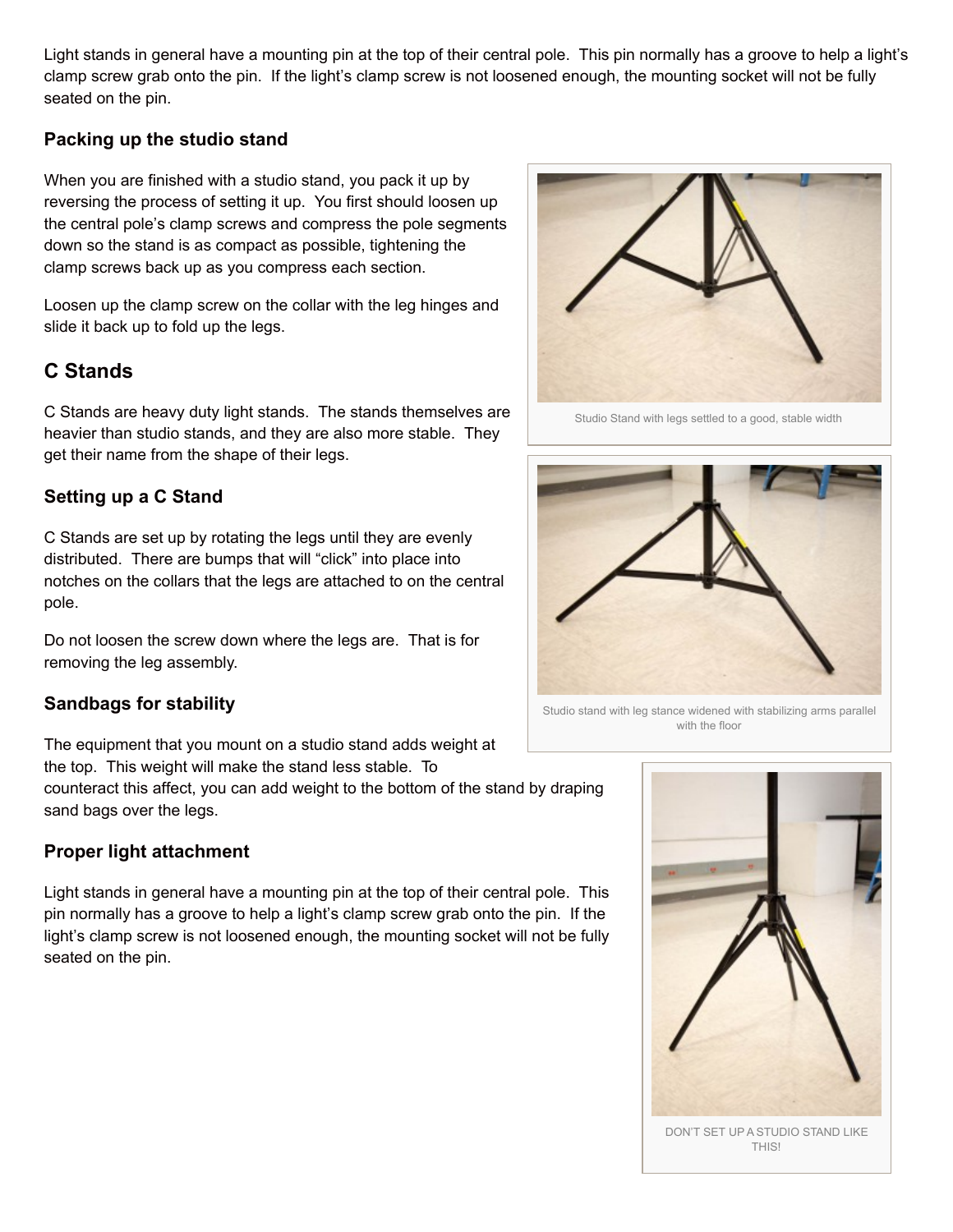



Studio stand with sandbags for stability



Don't do this! — Light's mounting socket not fully seated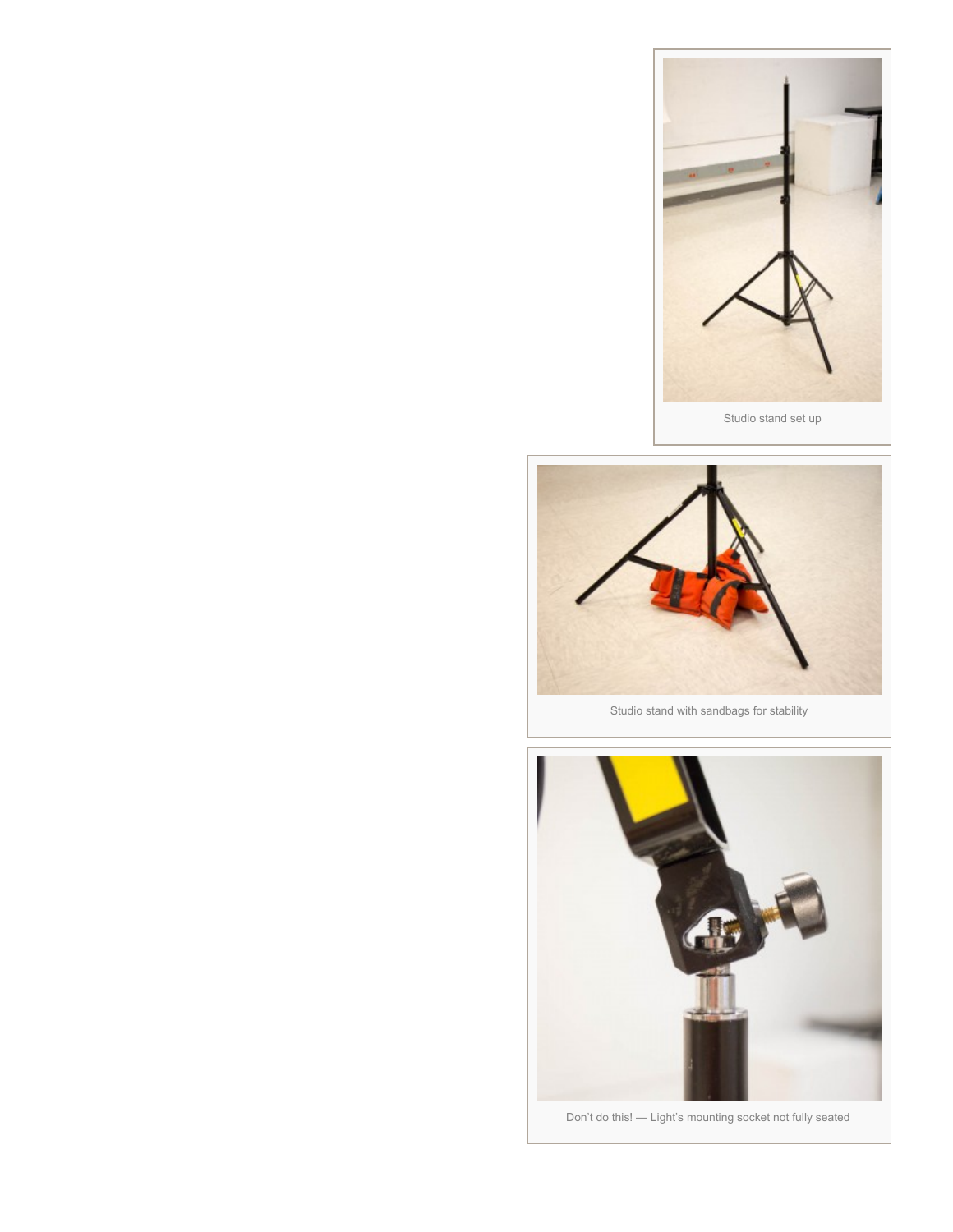

Do this! — Light mounting socket is fully seated and the screw is clamped in the notch in the pin

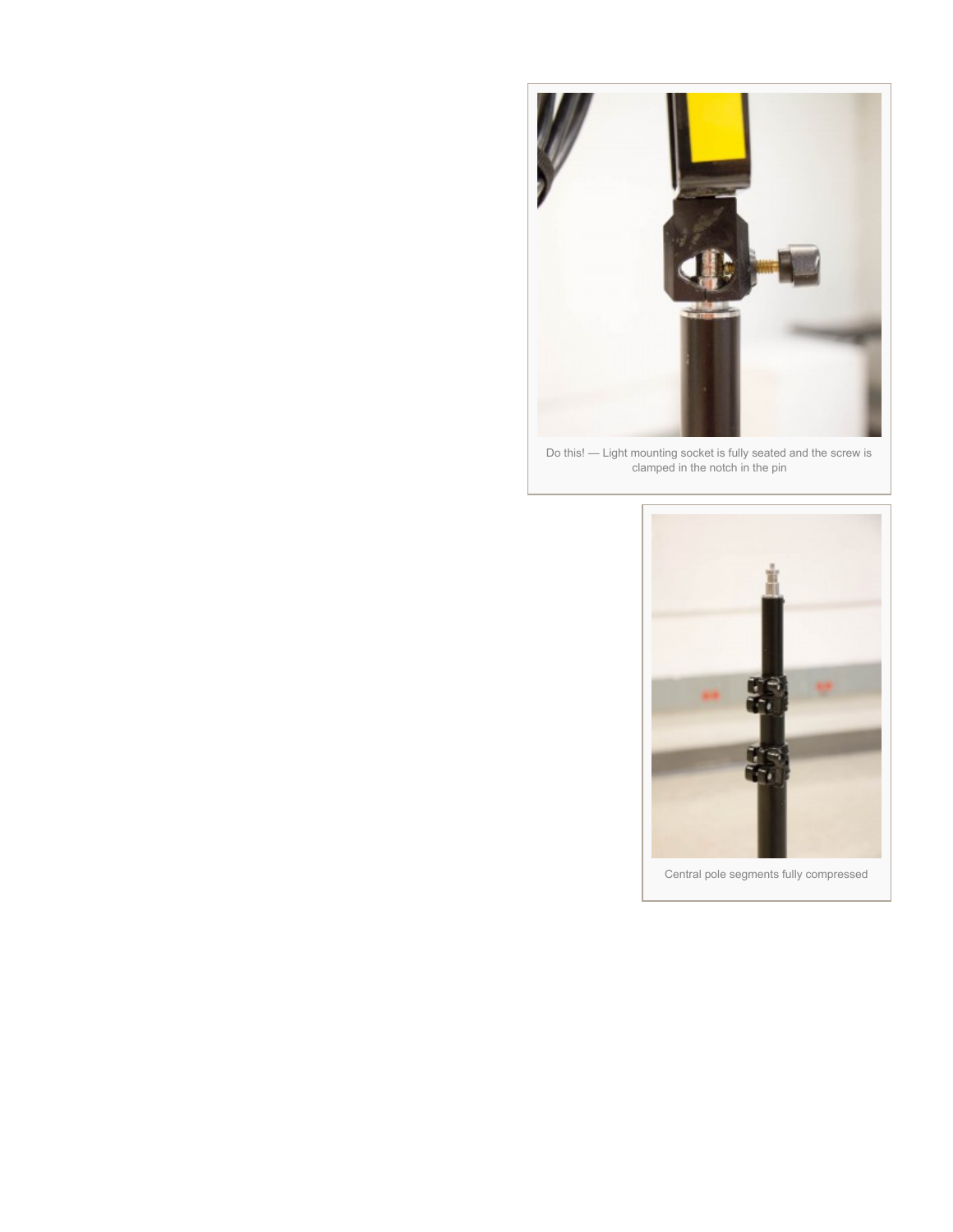

A folded up C Stand



A C stand with its legs set up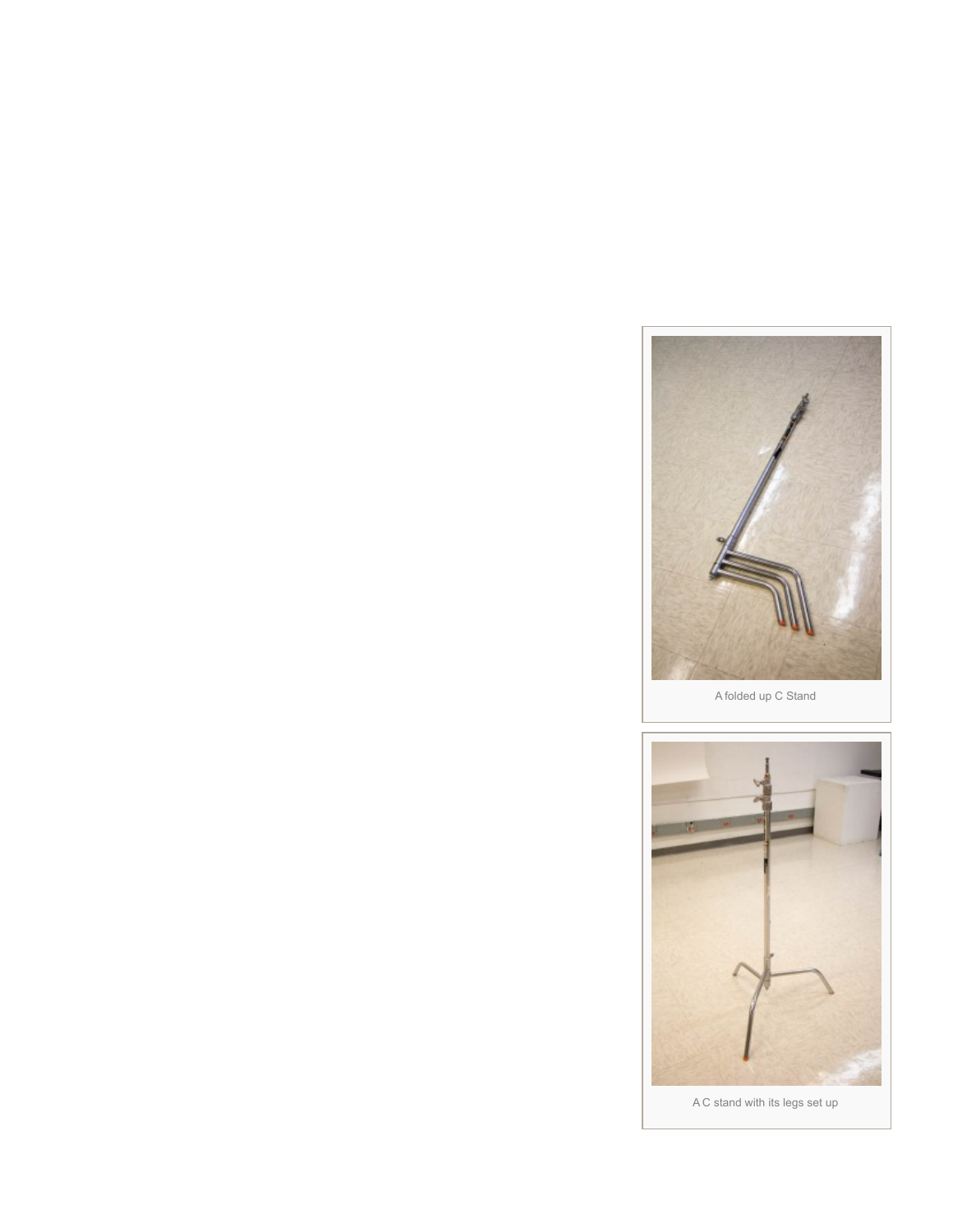

Do not loosen or remove the leg removing screw



C stand with a sandbag to add stability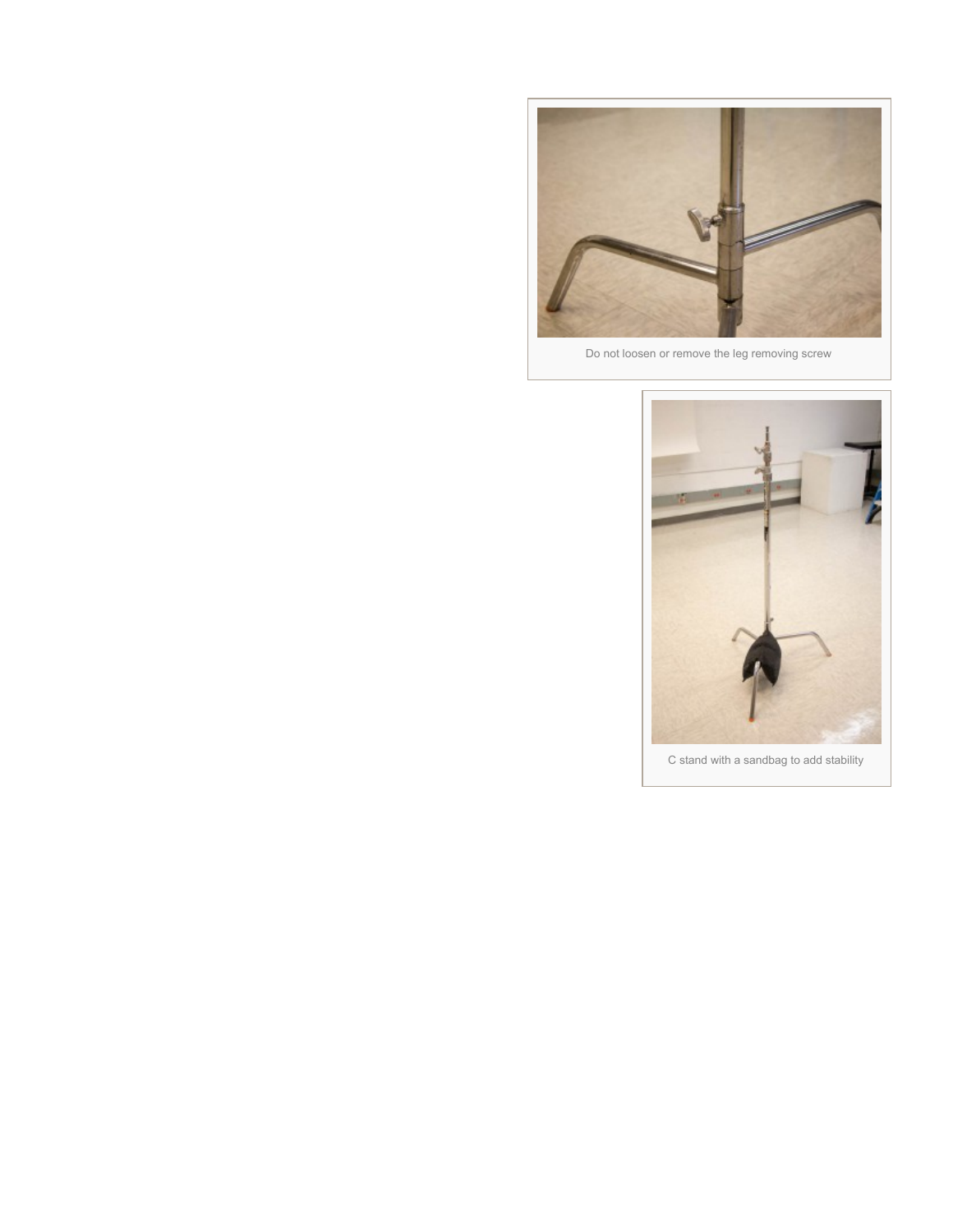

Mounting pin on a C stand



C stand with the mounting socket of a light firmly seated on the pin of the stand. The clamp screw is tightened into the groove on the pin.

#### **Packing up the C stand**

You pack up the C stand in the reverse order that you used to set it up. After removing any mounted lights, you loosen the clamp screws of the sections of the central pole to shorten it as much as possible. Tighten these clamp screws back up sc